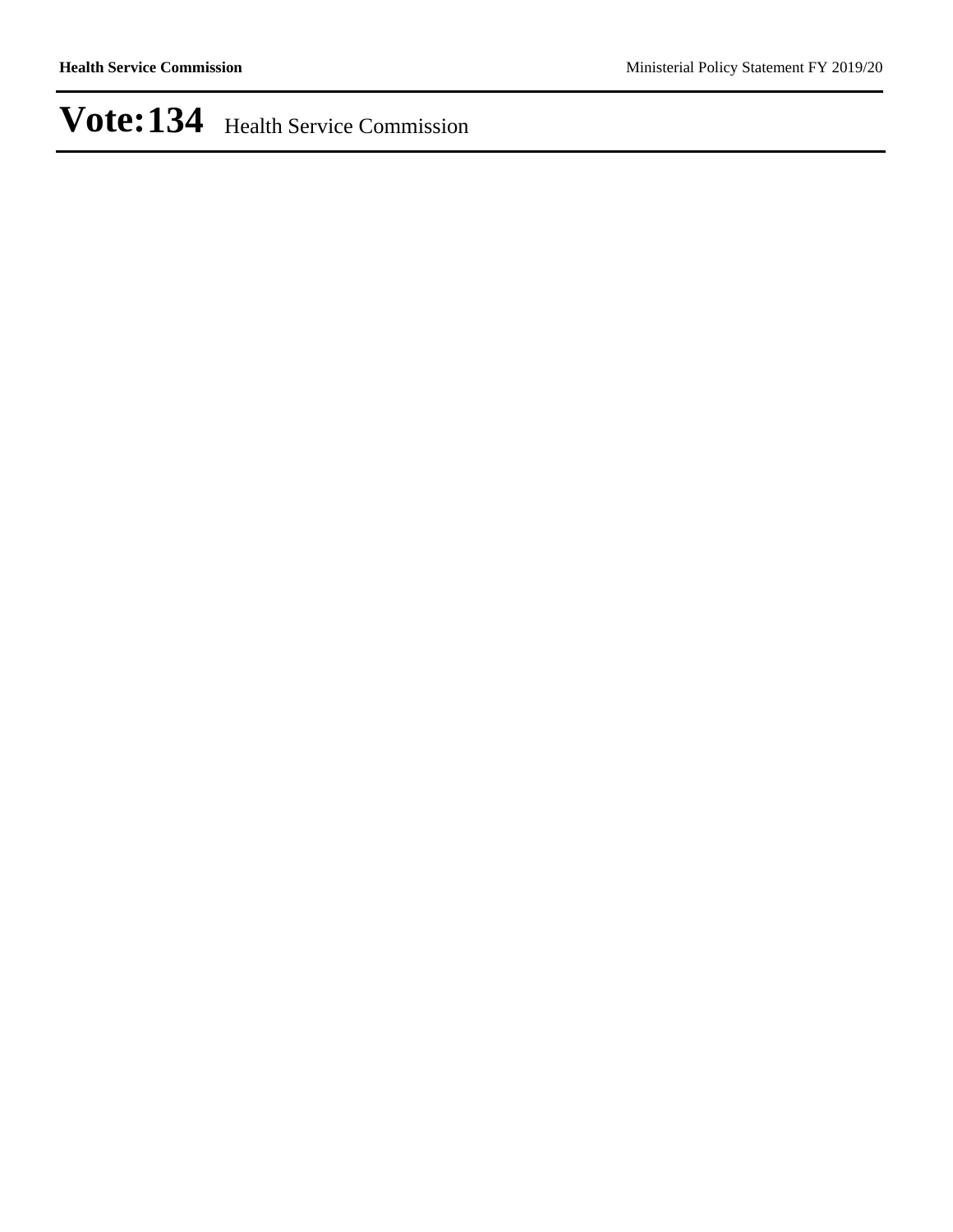## **V. Summary of Past Performance and Medium Term Budget Allocations**

**Table 5.1: Overview of Vote Expenditures (UShs Billion)**

|                  |                                                      |                    | 2018/19       |                                           |         |         |         | <b>MTEF Budget Projections</b> |         |  |  |
|------------------|------------------------------------------------------|--------------------|---------------|-------------------------------------------|---------|---------|---------|--------------------------------|---------|--|--|
|                  |                                                      | 2017/18<br>Outturn | <b>Budget</b> | <b>Approved Expenditure</b><br>by End Dec | 2019/20 | 2020/21 | 2021/22 | 2022/23                        | 2023/24 |  |  |
| <b>Recurrent</b> | Wage                                                 | 1.250              | 2.325         | 0.618                                     | 2.325   | 2.441   | 2.563   | 2.692                          | 2.826   |  |  |
|                  | Non Wage                                             | 3.645              | 3.816         | 1.469                                     | 4.482   | 5.154   | 6.185   | 7.422                          | 8.907   |  |  |
| Devt.            | GoU                                                  | 0.263              | 0.263         | 0.206                                     | 0.263   | 0.316   | 0.316   | 0.316                          | 0.316   |  |  |
|                  | Ext. Fin.                                            | 0.000              | 0.000         | 0.000                                     | 0.000   | 0.000   | 0.000   | 0.000                          | 0.000   |  |  |
|                  | <b>GoU</b> Total                                     | 5.159              | 6.404         | 2.293                                     | 7.071   | 7.912   | 9.065   | 10.430                         | 12.049  |  |  |
|                  | <b>Total GoU+Ext Fin (MTEF)</b>                      | 5.159              | 6.404         | 2.293                                     | 7.071   | 7.912   | 9.065   | 10.430                         | 12.049  |  |  |
|                  | <b>Arrears</b>                                       | 0.000              | 0.000         | 0.000                                     | 0.000   | 0.000   | 0.000   | 0.000                          | 0.000   |  |  |
|                  | <b>Total Budget</b>                                  | 5.159              | 6.405         | 2.293                                     | 7.071   | 7.912   | 9.065   | 10.430                         | 12.049  |  |  |
|                  | <b>A.I.A Total</b>                                   | N/A                | N/A           | N/A                                       | N/A     | N/A     | N/A     | N/A                            | N/A     |  |  |
|                  | <b>Grand Total</b>                                   | 5.159              | 6.405         | 2.293                                     | 7.071   | 7.912   | 9.065   | 10.430                         | 12.049  |  |  |
|                  | <b>Total Vote Budget</b><br><b>Excluding Arrears</b> | 5.159              | 6.404         | 2.293                                     | 7.071   | 7.912   | 9.065   | 10.430                         | 12.049  |  |  |

### **VI. Budget By Economic Clasification**

**Table V6.1 2018/19 and 2019/20 Budget Allocations by Item**

|                                        |       | 2018/19 Approved Budget |       |              |       | 2019/20 Draft Estimates |              |
|----------------------------------------|-------|-------------------------|-------|--------------|-------|-------------------------|--------------|
| Billion Uganda Shillings               | GoU   | Ext. Fin                | AIA   | <b>Total</b> | GoU   | Ext. Fin                | <b>Total</b> |
| <b>Output Class: Outputs Provided</b>  | 6.141 | 0.000                   | 0.000 | 6.141        | 6.807 | 0.000                   | 6.807        |
| 211 Wages and Salaries                 | 2.858 | 0.000                   | 0.000 | 2.858        | 2.985 | 0.000                   | 2.985        |
| 212 Social Contributions               | 0.247 | 0.000                   | 0.000 | 0.247        | 0.198 | 0.000                   | 0.198        |
| 213 Other Employee Costs               | 0.686 | 0.000                   | 0.000 | 0.686        | 0.782 | 0.000                   | 0.782        |
| 221 General Expenses                   | 1.034 | 0.000                   | 0.000 | 1.034        | 1.213 | 0.000                   | 1.213        |
| 222 Communications                     | 0.024 | 0.000                   | 0.000 | 0.024        | 0.039 | 0.000                   | 0.039        |
| 223 Utility and Property Expenses      | 0.772 | 0.000                   | 0.000 | 0.772        | 0.777 | 0.000                   | 0.777        |
| 225 Professional Services              | 0.020 | 0.000                   | 0.000 | 0.020        | 0.045 | 0.000                   | 0.045        |
| 227 Travel and Transport               | 0.335 | 0.000                   | 0.000 | 0.335        | 0.573 | 0.000                   | 0.573        |
| 228 Maintenance                        | 0.165 | 0.000                   | 0.000 | 0.165        | 0.195 | 0.000                   | 0.195        |
| <b>Output Class: Capital Purchases</b> | 0.263 | 0.000                   | 0.000 | 0.263        | 0.263 | 0.000                   | 0.263        |
| 312 FIXED ASSETS                       | 0.263 | 0.000                   | 0.000 | 0.263        | 0.263 | 0.000                   | 0.263        |
| <b>Output Class: Arrears</b>           | 0.000 | 0.000                   | 0.000 | 0.000        | 0.000 | 0.000                   | 0.000        |
| 321 DOMESTIC                           | 0.000 | 0.000                   | 0.000 | 0.000        | 0.000 | 0.000                   | 0.000        |
| <b>Grand Total:</b>                    | 6.405 | 0.000                   | 0.000 | 6.405        | 7.071 | 0.000                   | 7.071        |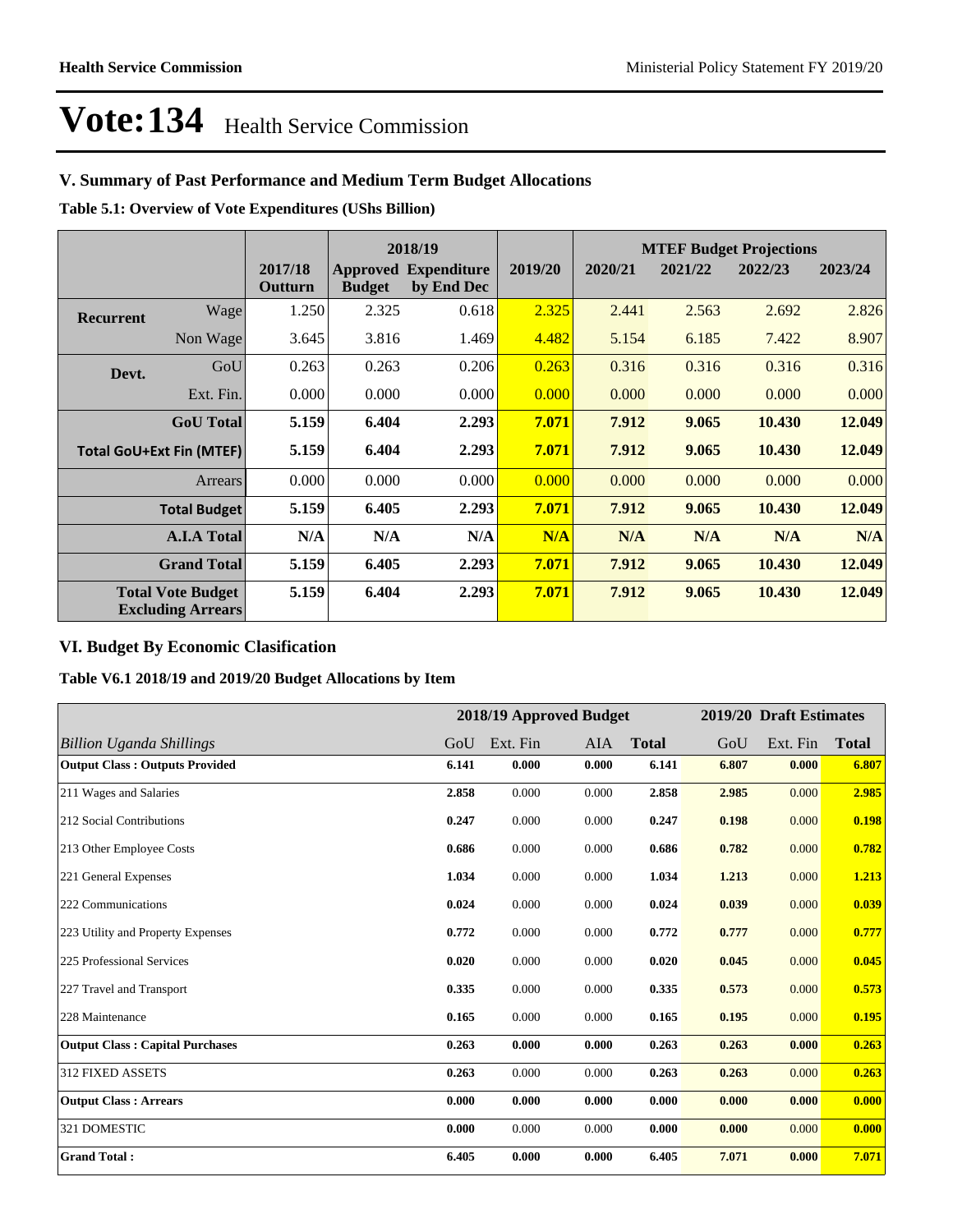| Total<br><b>Arrears</b><br>i excluding | 6.404 | 0.000 | $\boldsymbol{0.000}$ | 6.404 | 7.071 | 0.000 |  |
|----------------------------------------|-------|-------|----------------------|-------|-------|-------|--|

#### **VII. Budget By Programme And Subprogramme**

#### **Table V7.1: Past Expenditure Outturns and Medium Term Projections by Programme and SubProgramme**

| Billion Uganda shillings                   | FY 2018/19                   |                           |                                   | <b>Medium Term Projections</b>              |         |         |         |         |
|--------------------------------------------|------------------------------|---------------------------|-----------------------------------|---------------------------------------------|---------|---------|---------|---------|
|                                            | <b>FY 2017/18</b><br>Outturn | Approved<br><b>Budget</b> | <b>Spent By</b><br><b>End Dec</b> | 2019-20<br><b>Proposed</b><br><b>Budget</b> | 2020-21 | 2021-22 | 2022-23 | 2023-24 |
| 52 Human Resource Management for<br>Health | 5.159                        | 6.405                     | 2.293                             | 7.071                                       | 7.912   | 9.065   | 10.430  | 12.049  |
| 01 Finance and Administration              | 3.674                        | 4.896                     | 1.512                             | 5.165                                       | 6.150   | 7.071   | 8.164   | 9.456   |
| 02 Human Resource Management               | 1.183                        | 1.214                     | 0.563                             | 1.341                                       | 1.413   | 1.640   | 1.907   | 2.228   |
| 03 Internal Audit                          | 0.038                        | 0.031                     | 0.012                             | 0.031                                       | 0.033   | 0.038   | 0.043   | 0.050   |
| 0365 Health Service Commision              | 0.263                        | 0.263                     | 0.206                             | 0.263                                       | 0.316   | 0.316   | 0.316   | 0.316   |
| 04 Recruitment and selection systems       | 0.000                        | 0.000                     | 0.000                             | 0.270                                       | 0.000   | 0.000   | 0.000   | 0.000   |
| <b>Total for the Vote</b>                  | 5.159                        | 6.405                     | 2.293                             | 7.071                                       | 7.912   | 9.065   | 10.430  | 12.049  |
| <b>Total Excluding Arrears</b>             | 5.159                        | 6.404                     | 2.293                             | 7.071                                       | 7.912   | 9.065   | 10.430  | 12.049  |

#### **VIII. Programme Performance and Medium Term Plans**

#### **Table V8.1: Programme Outcome and Outcome Indicators ( Only applicable for FY 2019/20)**

| <b>Programme:</b>                         | 52 Human Resource Management for Health                                                                                                                                                                                                                                                                                                                                                                                                                                                                                                                                                     |                 |                  |                            |            |            |  |  |  |  |  |
|-------------------------------------------|---------------------------------------------------------------------------------------------------------------------------------------------------------------------------------------------------------------------------------------------------------------------------------------------------------------------------------------------------------------------------------------------------------------------------------------------------------------------------------------------------------------------------------------------------------------------------------------------|-----------------|------------------|----------------------------|------------|------------|--|--|--|--|--|
| <b>Programme Objective</b>                | 1. Provide timely advice to H.E. the President and Government on matters relating to the state of the<br>Health Service as mandated by the law.<br>2. Recruit in an efficient and effective manner health workers to meet Uganda citizen health needs in<br>accordance with the goals of the Health Sector Policy and Development Plan 2015/16 - 2019/20.<br>3. Carry out advocacy and make recommendations to improve the terms and conditions of service of the<br>health workforce.<br>4. Enhance the institutional capacity of the Health Service Commission to deliver on its mandate. |                 |                  |                            |            |            |  |  |  |  |  |
| <b>Responsible Officer:</b>               | <b>MARY THEOPISTA WENENE</b>                                                                                                                                                                                                                                                                                                                                                                                                                                                                                                                                                                |                 |                  |                            |            |            |  |  |  |  |  |
|                                           | <b>Programme Outcome:</b> Improved status of human resources for health in the health service                                                                                                                                                                                                                                                                                                                                                                                                                                                                                               |                 |                  |                            |            |            |  |  |  |  |  |
|                                           | <b>Sector Outcomes contributed to by the Programme Outcome</b>                                                                                                                                                                                                                                                                                                                                                                                                                                                                                                                              |                 |                  |                            |            |            |  |  |  |  |  |
| 1. Improved quality of life at all levels |                                                                                                                                                                                                                                                                                                                                                                                                                                                                                                                                                                                             |                 |                  |                            |            |            |  |  |  |  |  |
|                                           |                                                                                                                                                                                                                                                                                                                                                                                                                                                                                                                                                                                             |                 |                  | <b>Performance Targets</b> |            |            |  |  |  |  |  |
|                                           | 2020/21<br>2021/22<br>2019/20<br><b>Outcome Indicators</b>                                                                                                                                                                                                                                                                                                                                                                                                                                                                                                                                  |                 |                  |                            |            |            |  |  |  |  |  |
|                                           |                                                                                                                                                                                                                                                                                                                                                                                                                                                                                                                                                                                             | <b>Baseline</b> | <b>Base year</b> | <b>Target</b>              | Projection | Projection |  |  |  |  |  |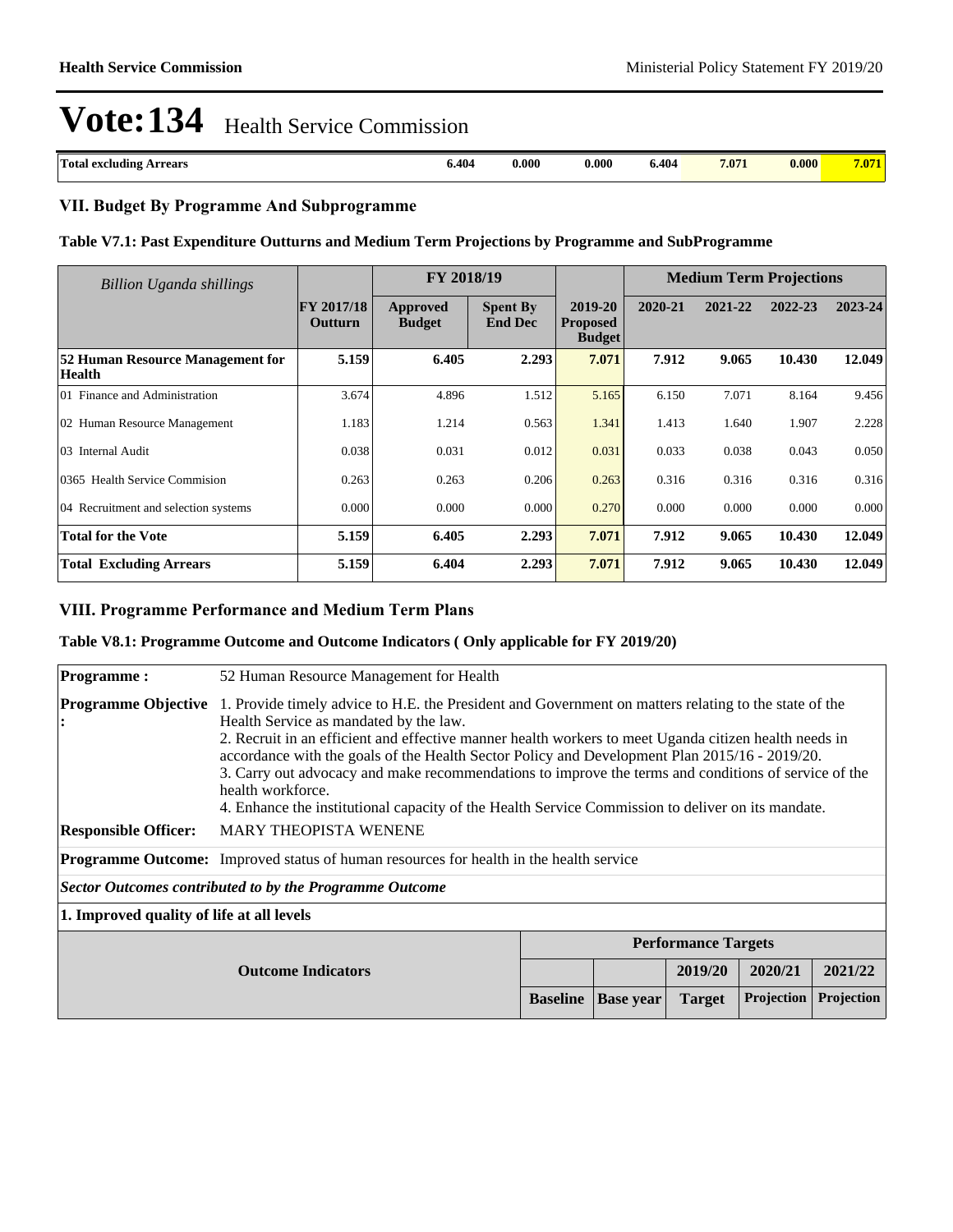| • Proportion of qualified health workers recruited against the annual recruitment plan at<br>national level | 100% | 100% | 100% |  |  |  |  |  |  |
|-------------------------------------------------------------------------------------------------------------|------|------|------|--|--|--|--|--|--|
| <b>SubProgramme: 02 Human Resource Management</b>                                                           |      |      |      |  |  |  |  |  |  |
| <b>Output: 05 Technical Support and Support Supervision</b>                                                 |      |      |      |  |  |  |  |  |  |
| No. of Districts /DSCs provided with Technical Support and Support Supervision                              | 84   | 84   | 84   |  |  |  |  |  |  |
| Output: 06 Health Workers Recruitment and Human Resource for Health Management Services                     |      |      |      |  |  |  |  |  |  |
| No. of Health Workers recruited in Central Government Health Institutions                                   | 900  | 900  | 900  |  |  |  |  |  |  |

### **IX. Major Capital Investments And Changes In Resource Allocation**

#### **Table 9.1: Major Capital Investment (Capital Purchases outputs over 0.5Billion)**

N/A

### **X. Vote Challenges and Plans To Improve Performance**

#### **Vote Challenges**

Vote Challenges are categorized as;

Internal Challenges to the HSC

a) Budget shortfall as the Commission did not receive all its budget appropriated for FY 2017/18.

b) Inadequate budget for monitoring and tracking of the implementation of decisions of the Commission, by the Ministry of Health, Regional Referral Hospitals and other health institutions.

c) Inadequate and old tools and equipment including but not limited to, filing cabinets, furniture, computers and accessories.

d) Inadequate office accommodation and lack of resources to develop (build offices) on the land in Butabika.

e) A number of approved posts in the Commission where staff were not deployed.

f) Lack of resources for implementation of the e-recruitment system.

External Challenges to the HSC

a) Late submission of cleared posts by Responsible Officers that delayed the entire recruitment process.

b) Large numbers of applicants for some cadres for example nursing that increased the cost of recruitment since the Commission had to conduct written exams.

c) Difficulty in attracting critical cadres like Medical Specialists, Anaesthetic Officers and Dispensers that affected the availability and quality of services.

#### **Plans to improve Vote Performance**

Lobby for additional funds for under funded core activities/ouputs of the Commission such as;

a. Enhance the recruitment Capacity of the Health Service Commission

b. Support Supervision

- c. Monitoring and Evaluation
- d. Retooling the Commission
- e. Development of land in Butabika
- f. Transport Equipment.

#### **XI Off Budget Support**

#### **Table 11.1 Off-Budget Support by Sub-Programme**

N/A

#### **XII. Vote Cross Cutting Policy And Other Budgetary Issues**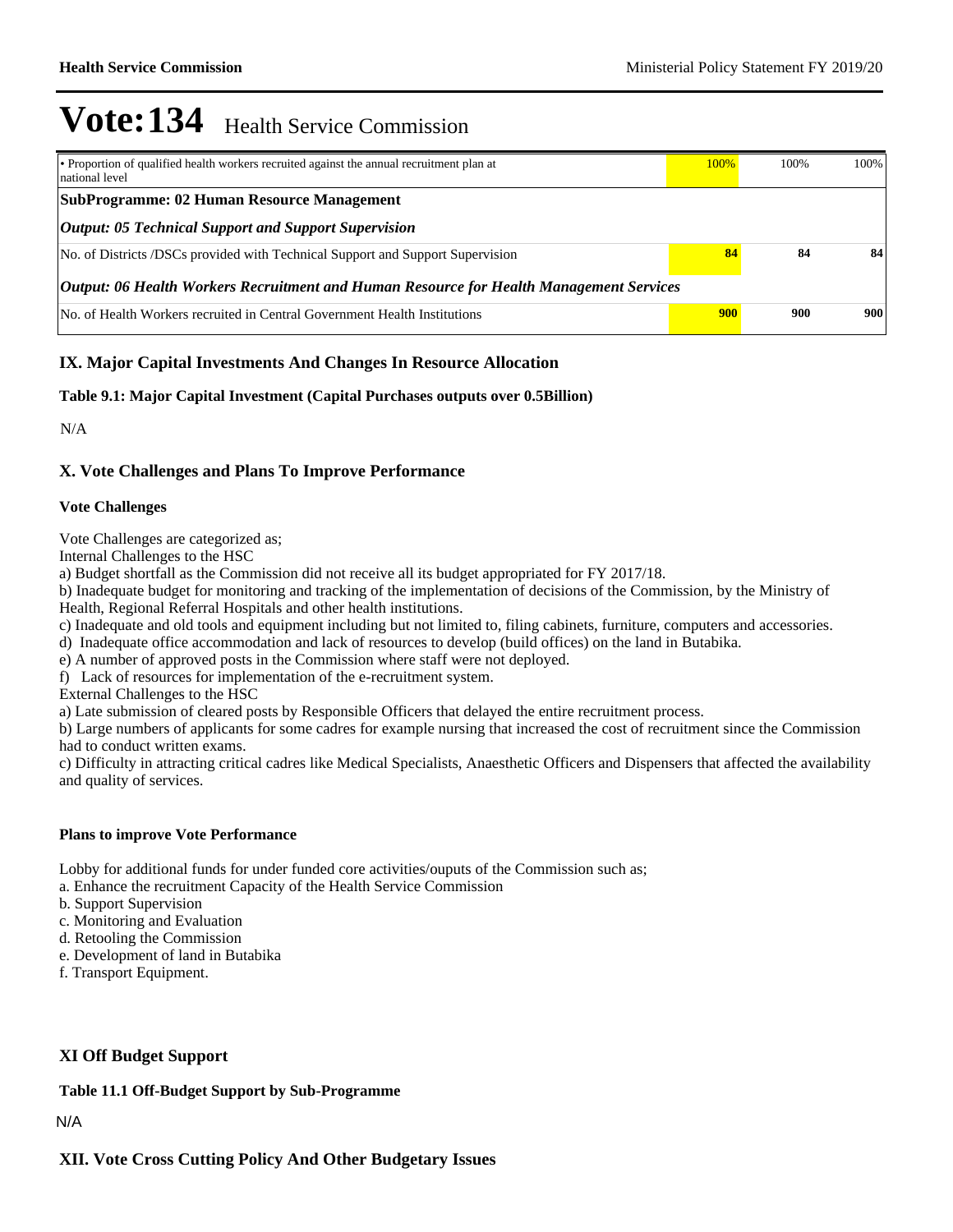#### **Table 12.1: Cross- Cutting Policy Issues**

| <b>Issue Type:</b>                  | <b>HIV/AIDS</b>                                                   |
|-------------------------------------|-------------------------------------------------------------------|
| Objective:                          | Support to the HIV/AIDS affected and infected staff               |
| <b>Issue of Concern:</b>            | HIV/AIDs at work place                                            |
| <b>Planned Interventions:</b>       | Support to the HIV/AIDS affected and infected staff               |
| <b>Budget Allocation (Billion):</b> | 0.005                                                             |
| <b>Performance Indicators:</b>      | Number of Health talks conducted<br>Number of staff supported     |
| <b>Issue Type:</b>                  | Gender                                                            |
| Objective:                          | Order of merit in recruitment process                             |
| <b>Issue of Concern:</b>            | Gender and Equity                                                 |
| <b>Planned Interventions:</b>       | Order of merit in recruitment process                             |
| <b>Budget Allocation (Billion):</b> | 0.005                                                             |
| <b>Performance Indicators:</b>      | Number of Health Workers recruited on merit                       |
| <b>Issue Type:</b>                  | <b>Enviroment</b>                                                 |
| Objective:                          | Provision of is disposable bins and shredder for waste management |
| <b>Issue of Concern:</b>            | Environment                                                       |
| <b>Planned Interventions:</b>       | Provision of is disposable bins and shredder for waste management |
| <b>Budget Allocation (Billion):</b> | 0.005                                                             |
| <b>Performance Indicators:</b>      | Number of waste disposable bins                                   |

#### **XIII. Personnel Information**

## **Table 13.1 Staff Establishment Analysis**

| <b>Title</b>                                                              | <b>Salary Scale</b> | <b>Number Of Approved Positions</b> | <b>Number Of Filled Positions</b> |
|---------------------------------------------------------------------------|---------------------|-------------------------------------|-----------------------------------|
| <b>ASSISTANT COMMISSION</b><br><b>HUMAN RESOURCE</b><br><b>MANAGEMENT</b> | U1E                 |                                     |                                   |
| <b>SECRETARY</b>                                                          | U1S                 |                                     |                                   |
| Commissioner Human Resource<br><b>Advisory Services</b>                   | U <sub>1</sub> SE   |                                     |                                   |
| Commissioner Recruitment and<br>selection systems                         | U1SE                |                                     | $\Omega$                          |
| <b>UNDER SECRETARY</b>                                                    | U1SE                |                                     |                                   |
| <b>Principal Assistant Secretary</b>                                      | U <sub>2</sub>      |                                     | $\Omega$                          |
| <b>PRINCIPAL HUMAN RESOURCE U2</b><br><b>OFFICER</b>                      |                     | Q                                   | 5.                                |
| <b>SENIOR ACCOUNTANT</b>                                                  | U <sub>3</sub>      |                                     |                                   |
| <b>SENIOR ASSISTANT</b><br><b>SECRETARY</b>                               | U <sub>3</sub>      |                                     |                                   |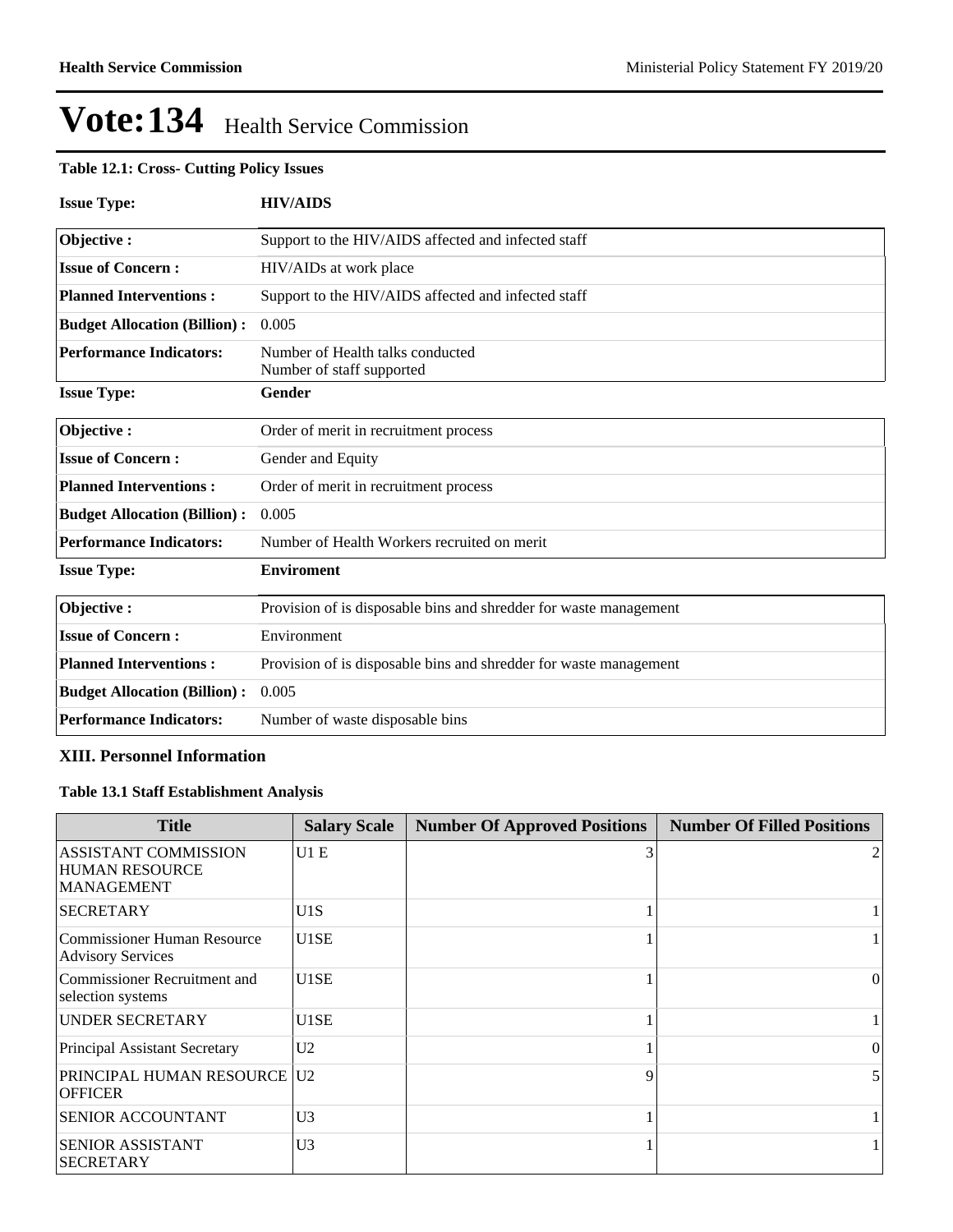| <b>SENIOR ECONOMIST</b>                       | U <sub>3</sub> |                |                  |
|-----------------------------------------------|----------------|----------------|------------------|
| SENIOR HUMAN RESOURCE<br><b>OFFICER</b>       | U <sub>3</sub> | 9              | 4                |
| <b>SENIOR PERSONAL</b><br><b>SECRETARY</b>    | U <sub>3</sub> | $\overline{c}$ | $\overline{2}$   |
| Senior Procurement Officer                    | U <sub>3</sub> | 1              | $\boldsymbol{0}$ |
| Senior Systems Administrator                  | U <sub>3</sub> |                | $\Omega$         |
| Senior Systems Analyst                        | U <sub>3</sub> |                | $\overline{0}$   |
| <b>ACCOUNTANT</b>                             | U <sub>4</sub> | 1              | $\mathbf{0}$     |
| <b>AUDITOR</b>                                | U <sub>4</sub> |                | 1                |
| <b>Information Scientist</b>                  | U <sub>4</sub> |                | $\Omega$         |
| <b>INVENTORY MANAGEMENT</b><br><b>OFFICER</b> | U <sub>4</sub> | 1              | $\overline{0}$   |
| PERSONAL SECRETARY                            | U <sub>4</sub> | 3              | 3                |
| SEN. ASST. REC. OFF.                          | U <sub>4</sub> |                |                  |
| <b>ASSISTANT RECORDS OFFICER</b>              | U <sub>5</sub> | 3              | 3                |
| SEN. ACCTS ASST.                              | U <sub>5</sub> | 1              | 1                |
| <b>SENIOR OFFICE SUPERVISOR</b>               | U <sub>5</sub> |                | $\boldsymbol{0}$ |
| <b>ACCOUNTS ASSISTANT</b>                     | U7             |                |                  |
| <b>RECEPTIONIST</b>                           | U7             | 2              | $\overline{c}$   |
| RECORDS ASSISTANT                             | U7             |                |                  |
| <b>DRIVER</b>                                 | U8             | 11             | $\overline{7}$   |
| OFFICE ATTENDANT                              | U <sub>8</sub> | 6              | 6                |
| PRINCIPAL PERSONAL<br><b>SECRETARY</b>        | <b>US</b>      |                |                  |

#### **Table 13.2 Staff Recruitment Plan**

| <b>Post Title</b>                                                         | <b>Salalry</b><br><b>Scale</b> | No. Of<br>Approved<br><b>Posts</b> | No Of<br><b>Filled</b><br><b>Posts</b> | Vacant<br><b>Posts</b> | <b>No. of Posts</b><br><b>Cleared for</b><br><b>Filling</b><br><b>FY2019/20</b> | <b>Gross Salary</b><br>Per Month<br>(UGX) | <b>Total Annual</b><br><b>Salary</b><br>(UGX) |
|---------------------------------------------------------------------------|--------------------------------|------------------------------------|----------------------------------------|------------------------|---------------------------------------------------------------------------------|-------------------------------------------|-----------------------------------------------|
| <b>ACCOUNTANT</b>                                                         | U <sub>4</sub>                 |                                    | $\Omega$                               |                        |                                                                                 | 846,042                                   | 10,152,504                                    |
| <b>ASSISTANT COMMISSION</b><br><b>HUMAN RESOURCE</b><br><b>MANAGEMENT</b> | U1E                            |                                    | $\Omega$                               |                        |                                                                                 | 1,690,780                                 | 20,289,360                                    |
| Commissioner Recruitment and<br>selection systems                         | U1SE                           |                                    | $\Omega$                               |                        |                                                                                 | 1,859,451                                 | 22,313,412                                    |
| <b>Information Scientist</b>                                              | U <sub>4</sub>                 |                                    | $\Omega$                               |                        |                                                                                 | 723,868                                   | 8,686,416                                     |
| <b>INVENTORY MANAGEMENT</b><br><b>OFFICER</b>                             | U <sub>4</sub>                 |                                    | $\Omega$                               |                        |                                                                                 | 846,042                                   | 10,152,504                                    |
| Principal Assistant Secretary                                             | U2                             |                                    | $\theta$                               |                        |                                                                                 | 1,247,467                                 | 14,969,604                                    |
| PRINCIPAL HUMAN<br><b>RESOURCE OFFICER</b>                                | U2                             |                                    | $\Omega$                               |                        |                                                                                 | 1,212,620                                 | 14,551,440                                    |
| <b>SENIOR HUMAN RESOURCE</b><br><b>OFFICER</b>                            | U3                             |                                    | $\Omega$                               |                        |                                                                                 | 912,771                                   | 10,953,252                                    |